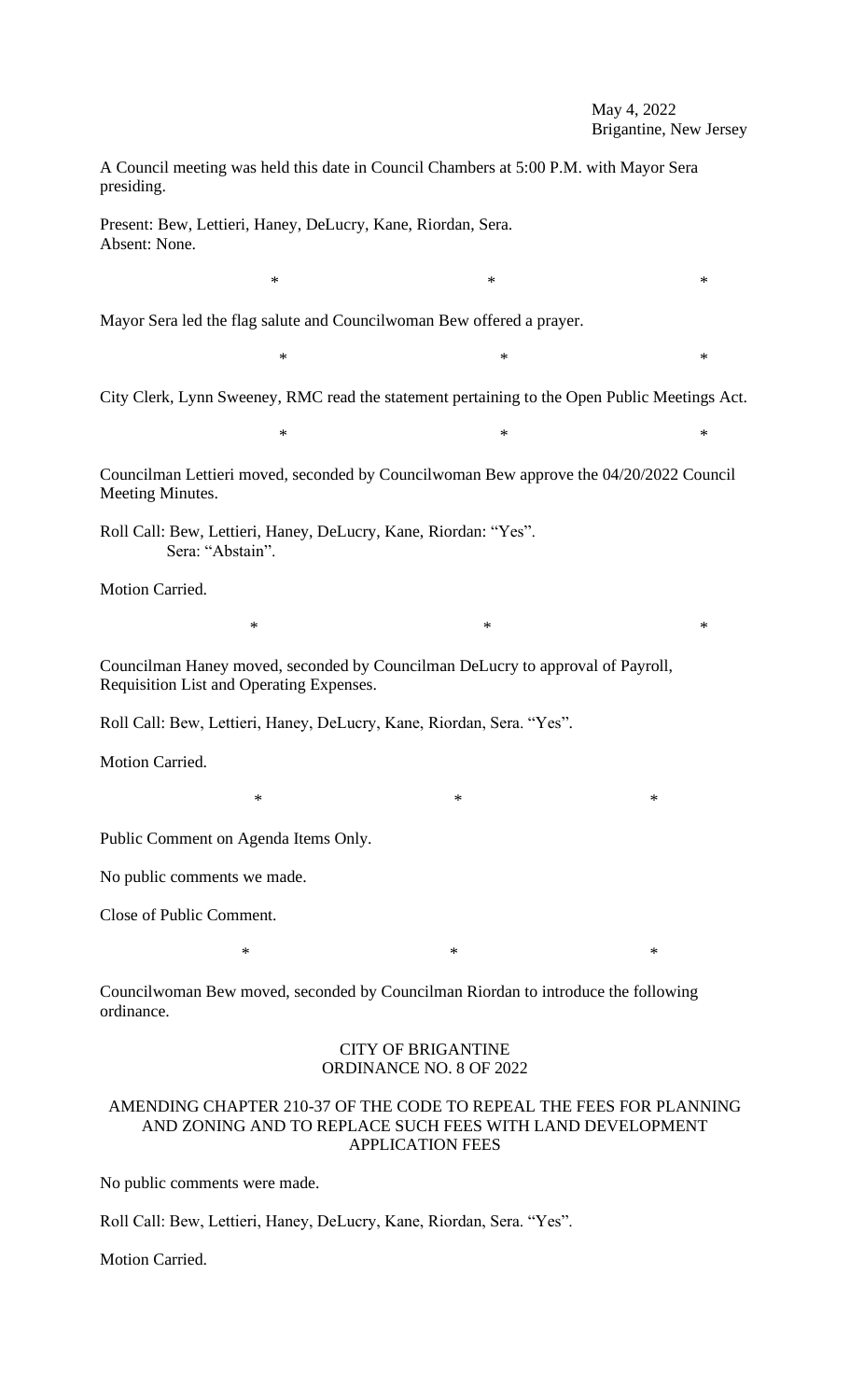$*$  \*

Councilman Kane moved, seconded by Councilman Lettieri to adopt the following resolution.

### CITY OF BRIGANTINE RESOLUTION 2022-98

### AWARD OF CONTRACT FOR BEACH PATROL UNIFORMS

Roll Call: Bew, Lettieri, DeLucry, Kane, Riordan, Sera. "Yes". Haney: "Abstain".

Motion Carried.

 $*$   $*$ 

Councilwoman Bew moved, seconded by Councilman Lettieri to adopt the following resolution.

## CITY OF BRIGANTINE RESOLUTION 2022-99

## AWARD OF CONTRACT FOR COUNTY AND STATE APPEALS AND INSPECTIONS FOR ASSESSMENT PURPOSES

Roll Call: Bew, Lettieri, Haney, DeLucry, Kane, Riordan, Sera. "Yes".

Motion Carried.

 $*$   $*$ 

Councilman Riordan moved, seconded by Councilman Kane to adopt the following resolution.

## CITY OF BRIGANTINE RESOLUTION 2022-100

# AUTHORIZING PARTICIPATION IN THE NATIONAL COOPERATIVE PURCHASING PROGRAM FOR PORTABLE CONSTRUCTION AND MAINTENANCE EQUIPMENT WITH XYLEM DEWATERING SOLUTIONS

Roll Call: Bew, Lettieri, Haney, DeLucry, Kane, Riordan, Sera. "Yes".

Motion Carried.

 $*$   $*$ 

Councilman Riordan moved, seconded by Councilman Haney to adopt the following resolution.

### CITY OF BRIGANTINE RESOLUTION 2022-101

## AWARD OF CONTRACT FOR MATERIALS FOR REBUILDING BOCCE COURTS

Roll Call: Bew, Lettieri, Haney, DeLucry, Kane, Riordan, Sera. "Yes".

Motion Carried.

 $*$   $*$ 

Councilwoman Bew moved, seconded by Councilman Lettieri to adopt the following resolution.

CITY OF BRIGANTINE RESOLUTION 2022-102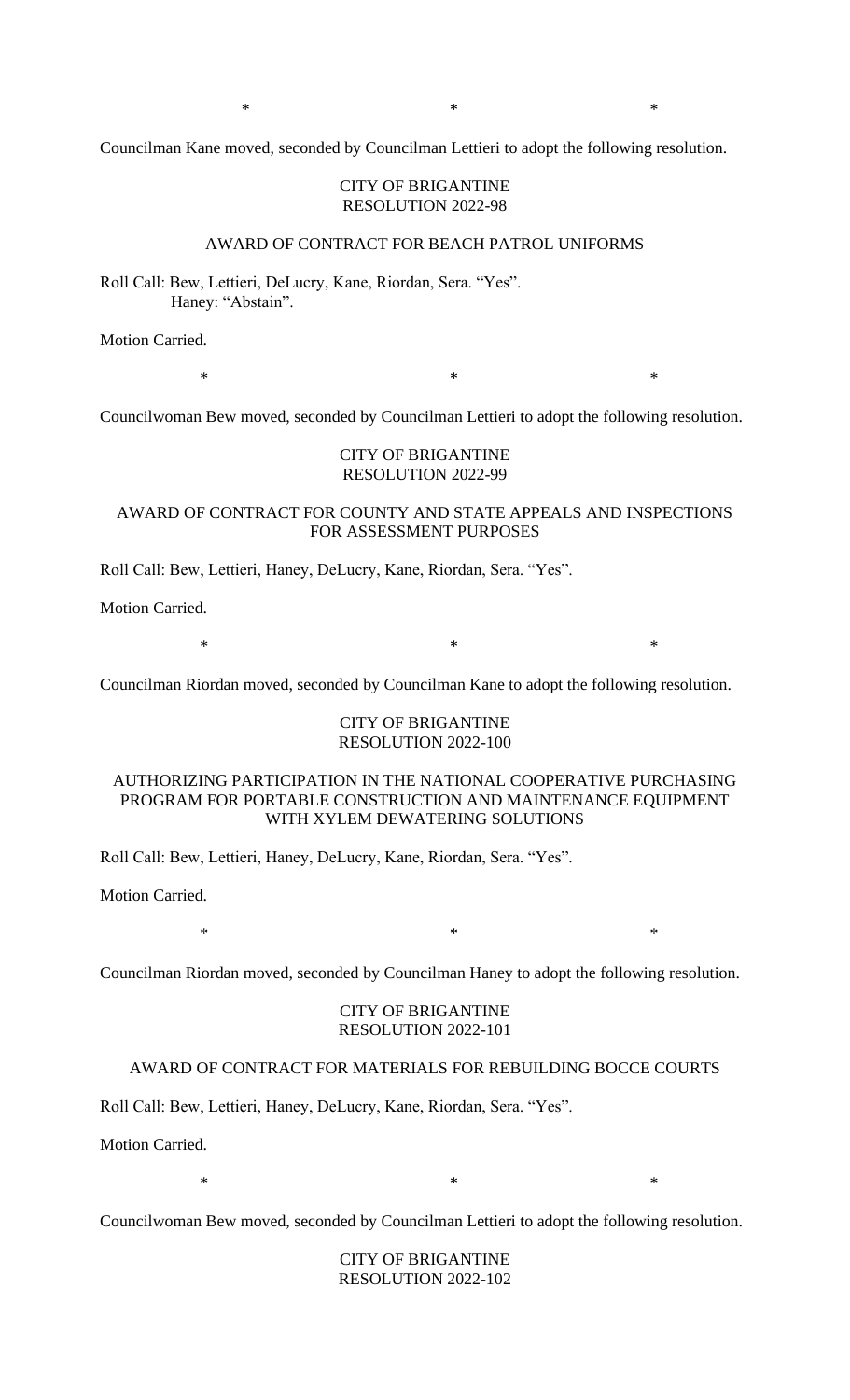# C.E.R. REFUND

 $*$   $*$ 

Roll Call: Bew, Lettieri, Haney, DeLucry, Kane, Riordan, Sera. "Yes".

Motion Carried.

Councilman Kane moved, seconded by Councilwoman Bew to approve the following request.

- A. Elks Raffle License #957
- B. Presbyterian Church Raffle License #958
- C. Hearts of Surfing Surfing Event Request

Roll Call: Bew, Lettieri, Haney, DeLucry, Kane, Riordan, Sera. "Yes".

Motion Carried.

Council Manager/Committee Discussion: Councilwoman Bew spoke about Camp Brigantine, thanked Green Team member Janette Kessler for her efforts with the Arbor Day event at the Community Garden, announced the ribbon cutting event at the newly opened Mystic Lobster, stated that there are 24 days until the first Farmers Market and announced the Community Presbyterian Church Mother's Day flower sale. Councilman Haney announced the hours for the Beach Tag Office. Councilman Kane spoke about the various road work that is being completed, asking residents to drive with awareness. Councilman Riordan stated that the Cultural Arts Commission and Economic Development Committee are working on Summer Events. Mayor Sera wished everyone a Happy Mother's Day, announced that JR Henry & Matt Doran were reappointed to the School Board, gave an update on the proposed Windmill project and commented that the City Manager is working on having the meetings broadcasted.

 $*$   $*$ 

Public Comments.

Lionel Schnell of 1 B Manitoba Avenue and Jane Ervin of 17 Manitoba Avenue spoke about an issue with the New Jersey Transit Bus that runs on their street.

 $*$   $*$ 

John Johnson of 36 Coquille Beach Drive asked for a status of the Atlantic Electric work.

Susan Reed of Atl-Brigantine Boulevard asked for clarification on the Bocce Court construction.

Close of Public Comment.

 $*$   $*$ 

Councilwoman Bew moved, seconded by Councilman Kane to adjourn the meeting.

Roll Call: All "Yes".

Motion Carried.

 $*$   $*$ 

There being no further business to discuss the meeting was adjourned at 5:29 P.M.

Mayor Vince Sera

\_\_\_\_\_\_\_\_\_\_\_\_\_\_\_\_\_\_\_\_\_\_\_\_